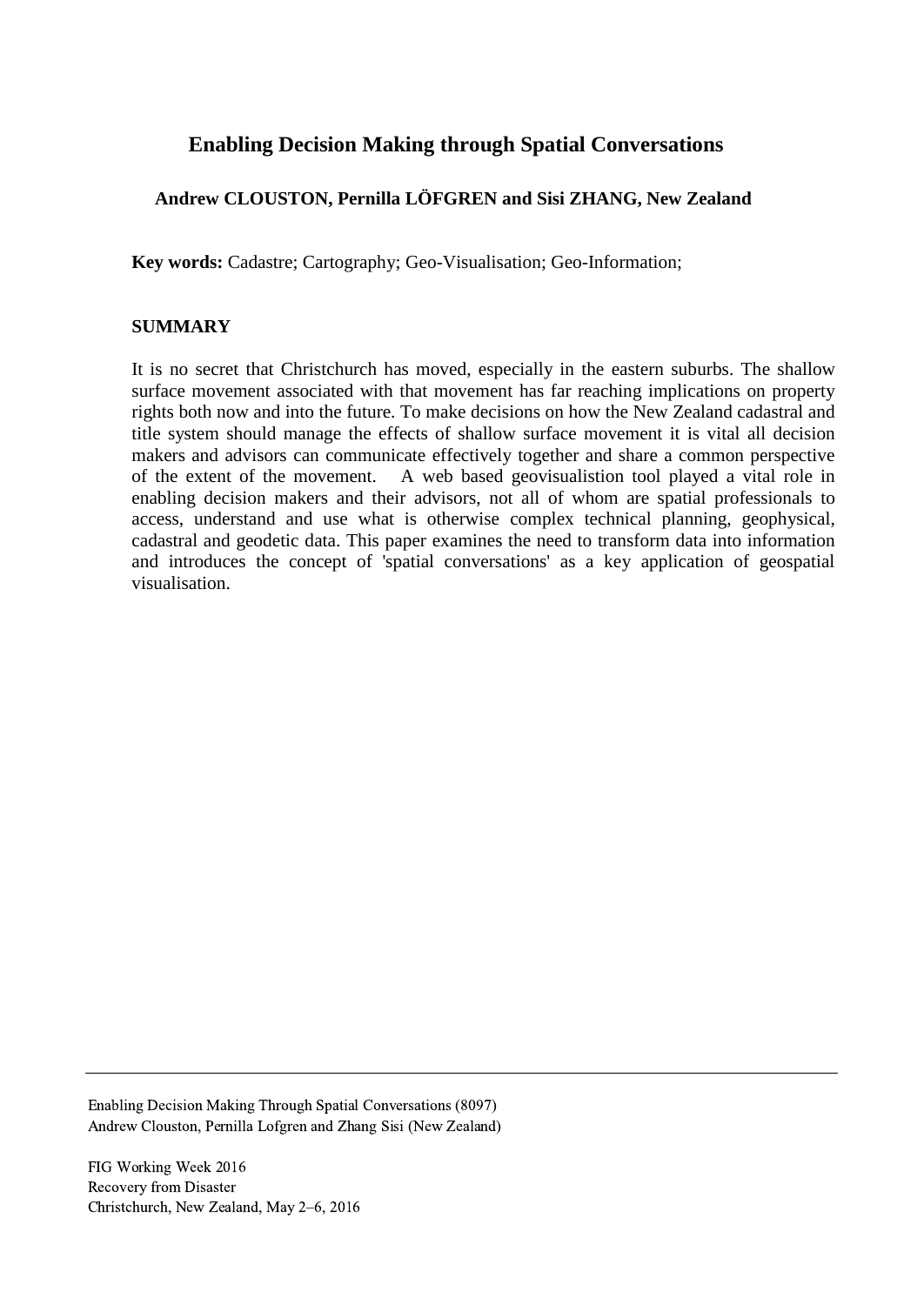# **Enabling Decision Making Through Spatial Conversations**

# **Andrew CLOUSTON, Pernilla LÖFGREN and Sisi ZHANG, New Zealand**

#### **INTRODUCTION**

The earthquakes that the Canterbury region of New Zealand experienced in 2010 and 2011 resulted in significant land movement and destruction of property and infrastructure. To address the issues and problems associated with the earthquakes a wide ranging set of decisions by multiple people and agencies had to be made. Land Information New Zealand (LINZ) was no exception.

LINZ was faced with having to ensure that the Cadastral and Geodetic systems could accommodate the fact the Christchurch moved. A number of decisions had to be made to ensure that these systems were not only able to continue to serve their primary purpose in providing ongoing certainty of property rights (Grant et al., 2014; LINZ, 2010; LINZ,2015d) but to also provide the positional infrastructure to facilitate the recovery and rebuild of Christchurch (LINZ ,2015d).

This paper looks at the collaborative role that a web based geovisualisation tool played in enabling decision makers and their advisors to address a significant cadastral problem. Not all of these decision makers and advisors are spatial professionals yet they needed to access, understand and use what is otherwise complex technical planning, geophysical, cadastral and geodetic data. This paper also highlights the need to transform data into information and introduces the concept of 'spatial conversations' as a key application of geospatial visualisation before examining in greater detail the geovisualisation tool its data, and the role that it played in this case study.

#### **CASE STUDY BACKGROUND**

The series of earthquakes that the Canterbury region of New Zealand experienced in 2010 and 2011 resulted in significant land movement and destruction of property and infrastructure. Shallow surface movement was a major contributing factor. The extent and variability of the shallow surface movement was generally dependent upon the proximity to the epi-centre of the individual earthquakes and the geology of the land, manifesting in localized expansion or contraction of the land (Robertson et al., 2016).

To ensure that the replacement infrastructure of the Christchurch re-build is constructed in the correct location, many property boundaries have to be re-established (Robertson et al., 2016; LINZ,2015d). The need for boundary re-establishment is most prevalent in the areas affected by shallow ground movement, including where liquefaction occurred. In these areas the ground movement is quite variable and extensive, meaning that the measurements between survey marks are often no longer within acceptable tolerances of the official record (Robertson et al., 2016). Surveyors face significant challenges to identify reliable marks to base their surveys on. The reestablishment of property boundaries has been made even more challenging because some property

Enabling Decision Making Through Spatial Conversations (8097) Andrew Clouston, Pernilla Lofgren and Zhang Sisi (New Zealand)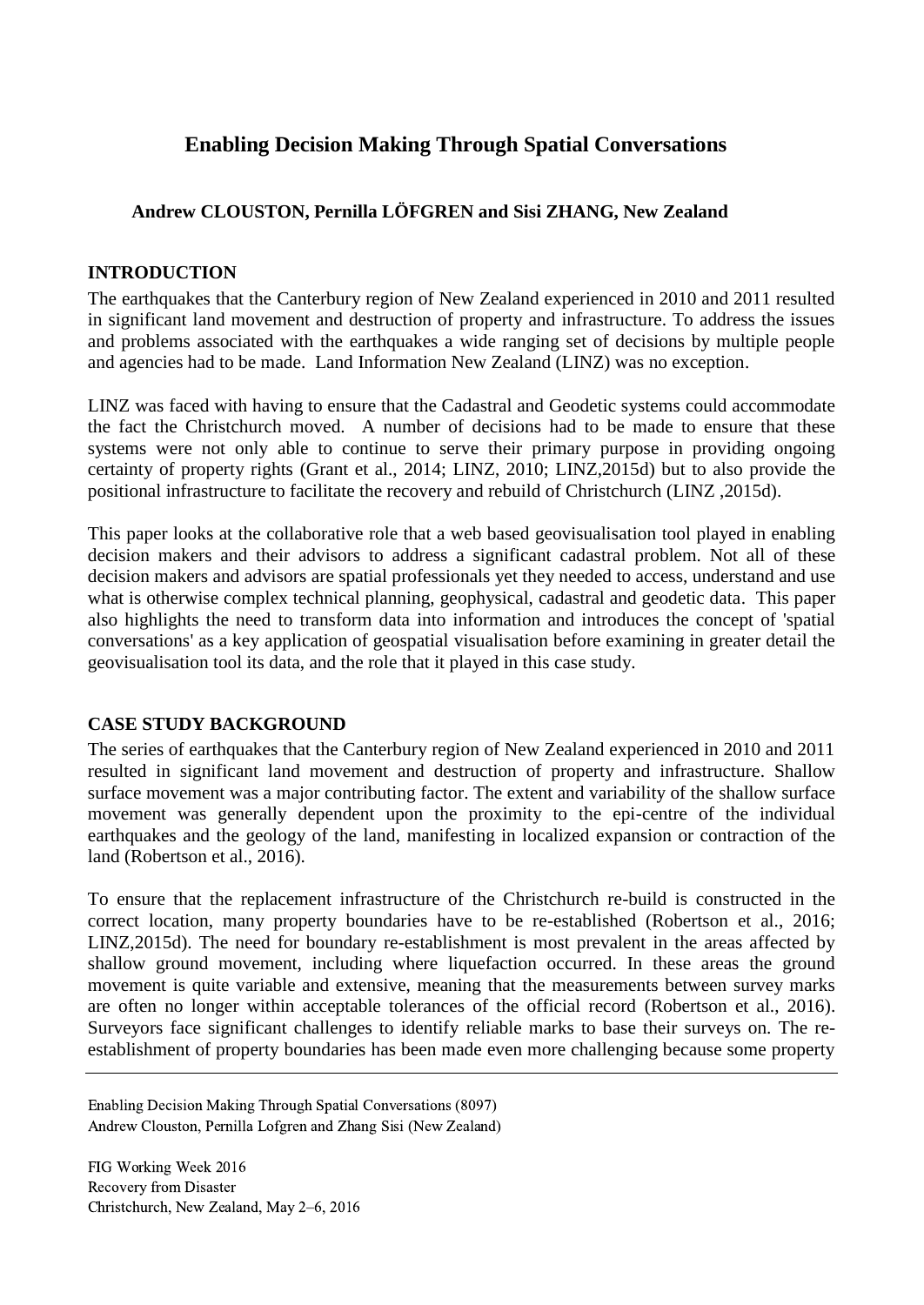boundaries need to be adjusted to account for distortion associated with the land movement. Surveyors must therefore interpret the relevant rules, regulations and case law in re-establish boundaries affected by shallow surface land movement (Robertson et al., 2016).

As it became increasingly difficult in the worst affected areas for LINZ to reconcile individual surveys with the wider cadastre, Land Information New Zealand (LINZ) began to reconsider whether the existing regulatory requirements, legislation, survey practice and case law was appropriate to meet the emerging issues associated with earthquake induced shallow surface ground movement (Robertson et al., 2016). A key reason is that shallow surface land movement case law largely focused on landslips - not earthquakes (Robertson et al., 2016).

LINZ also recognised that the impacts of shallow surface movement were not just a technical surveying issue. The impacts of ground movement also had consequences for a wide range of parties both now and in the future including property owners, local and central government, lawyers, utility companies and insurance companies" (Robertson et al., 2016, LINZ 2015d). In order to more fully understand the extent of the problem, its impacts and to advise the minister, LINZ initiated a multi-sector working group in March 2015 chaired by the LINZ Chief Executive (Minister for Land Information, 2015).

# **1 THE OPERATIONAL PROBLEM**

The task faced by the sector leaders group as described in the terms of reference was to *"…inform, test and support the department's work to find practical, effective and timely solutions to the problems arising from the difficulties in re-establishing legally sustainable property boundaries on some lands affected by the Christchurch earthquakes"(LINZ, 2015c)*

For the Sector leaders group to fulfill the above task, two primary and inter-related challenges existed. Firstly, a people challenge associated with diversity of skill knowledge and experience; secondly, a data challenge associated with the volume, range and complexity of the data necessary to help develop and test appropriate solutions.

#### **1.1 The 'People' Challenge - Diversity**

The sector leaders group was comprised of representatives from the New Zealand Institute of Surveyors , Consulting Surveyors New Zealand, Christchurch City Council, The Insurance Council, The Earthquake Commission, Environment Canterbury and the New Zealand Law Society (Minister for Land Information, 2015) The group were expected to bring their particular perspectives, knowledge and experience to bear in jointly considering and informing LINZ's understanding of the problem, to help develop solutions and to advise on who needed to be consulted or engaged regarding the problem (LINZ, 2015c). Accordingly, it was vital that all members (and other invited attendees to workshops) could communicate effectively together and share a common perspective of the issues. So whilst not requiring people to become experts in each other's field of work, the people challenge was accordingly to quickly build sufficient common knowledge so that all

Enabling Decision Making Through Spatial Conversations (8097) Andrew Clouston, Pernilla Lofgren and Zhang Sisi (New Zealand)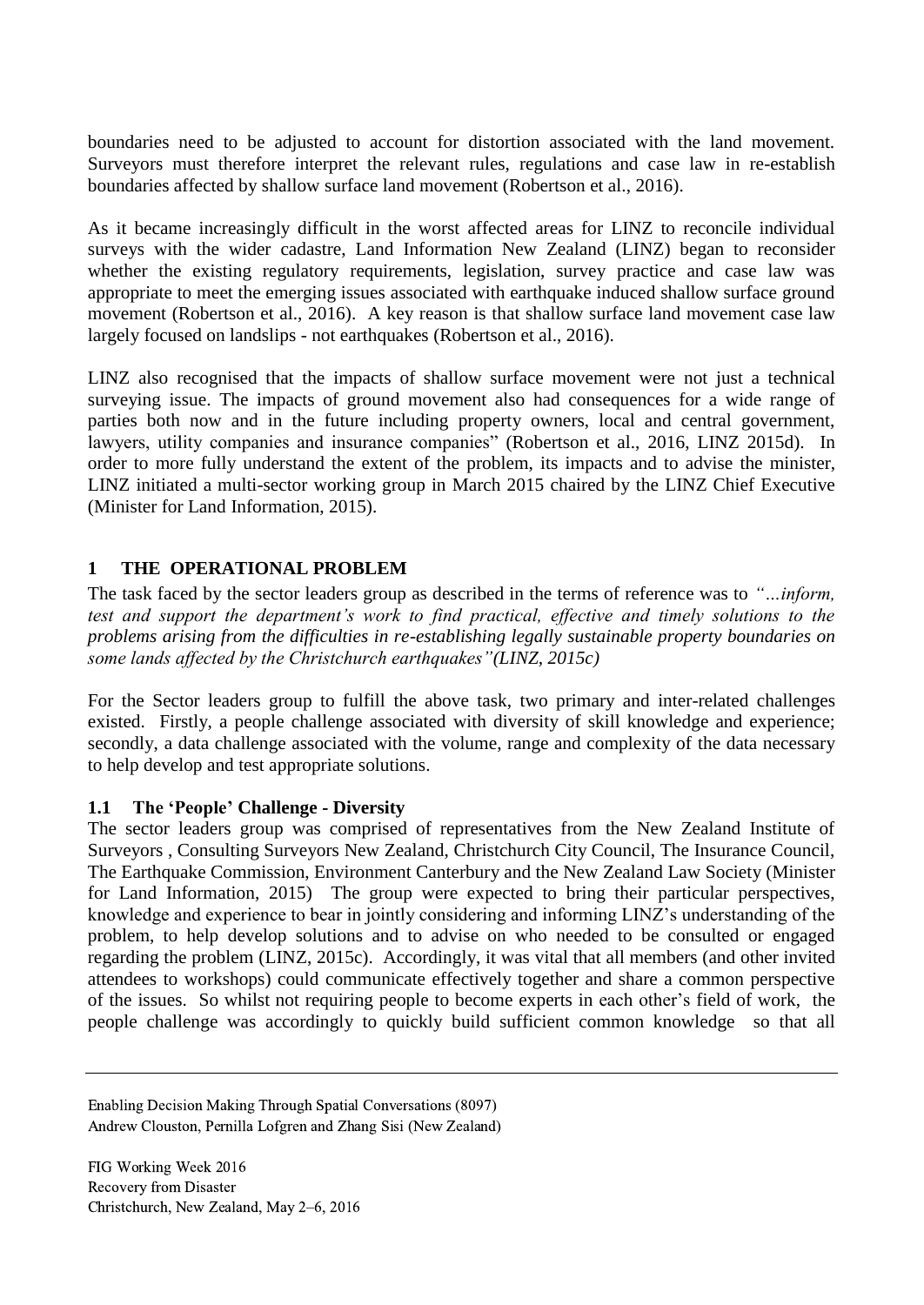individuals were able to discuss or debate the issues, understand the technical data available, and be able to see how their skills, experience and knowledge fitted with each other.

#### **1.2 The 'Technical Challenge' - Data, data and yet more data.**

The technical challenge was to take very complex and often extensive planning, geophysical, cadastral, geodetic data and transactional data; and to in turn convert it to information suitable for decision making, solution development or communication purposes. Much of the initial data available to LINZ was coming in from cadastral surveys, contract work measuring and remeasuring affected parts of the geodetic network, partner/stakeholders (such as GNS or CERA and their contractors) in categorising land. The data was accordingly in a wide variety of forms and not necessarily designed to be interoperable.

In addition to the initial LINZ centric data, it was expected the sector leaders would offer up additional data to further contribute to understanding, describing or solving the cadastral definition problems.

#### **1.3 Merging the People and the Technological Problems**

Given LINZ's history and lineage in the use and application of spatial information, and the strong spatial links that the cadastral problem has, it was a logical decision to take spatial approach to address the people and technical problems outline in section 2.1 and section 2.2.

It was recognised that geovisualisation techniques would provide significant benefits to simplify and transform the vast amount of data available into information. Geovisualisation can be described as "*a loosely bounded domain that addresses the visual exploration, analysis, synthesis and presentation of geospatial data by integrating approaches from Cartography with those from other information representation and analysis of disciplines, including scientific visualisation, image analysis, information visualisation, exploratory data analysis, and geosciences"* (Dykes et al., 2005).

Prior to the formation of the sector leaders group, various LINZ business teams, had already applied significant technical expertise and knowledge in the acquisition and analysis of a wide range of data. Consequently some data had already been spatialised and transformed to information. In the case of the geodetic mark movement, additionally geovisualised in the form of a heat map and published as a map.

While the sector leaders group was forming, LINZ was also in the final stages of the implementation of a web based interactive geovisualisation tool – internally branded as LINZmaps. This system was expected to eventually meet exploratory decision making of a wide range of users.

*"the system can benefit anybody making any decision where location matters, LINZ has conceived of the system broadly as the means by which location information is made accessible, shareable and able to be overlaid with other data to uncover new patterns and knowledge" (LINZ, 2014)*

Enabling Decision Making Through Spatial Conversations (8097) Andrew Clouston, Pernilla Lofgren and Zhang Sisi (New Zealand)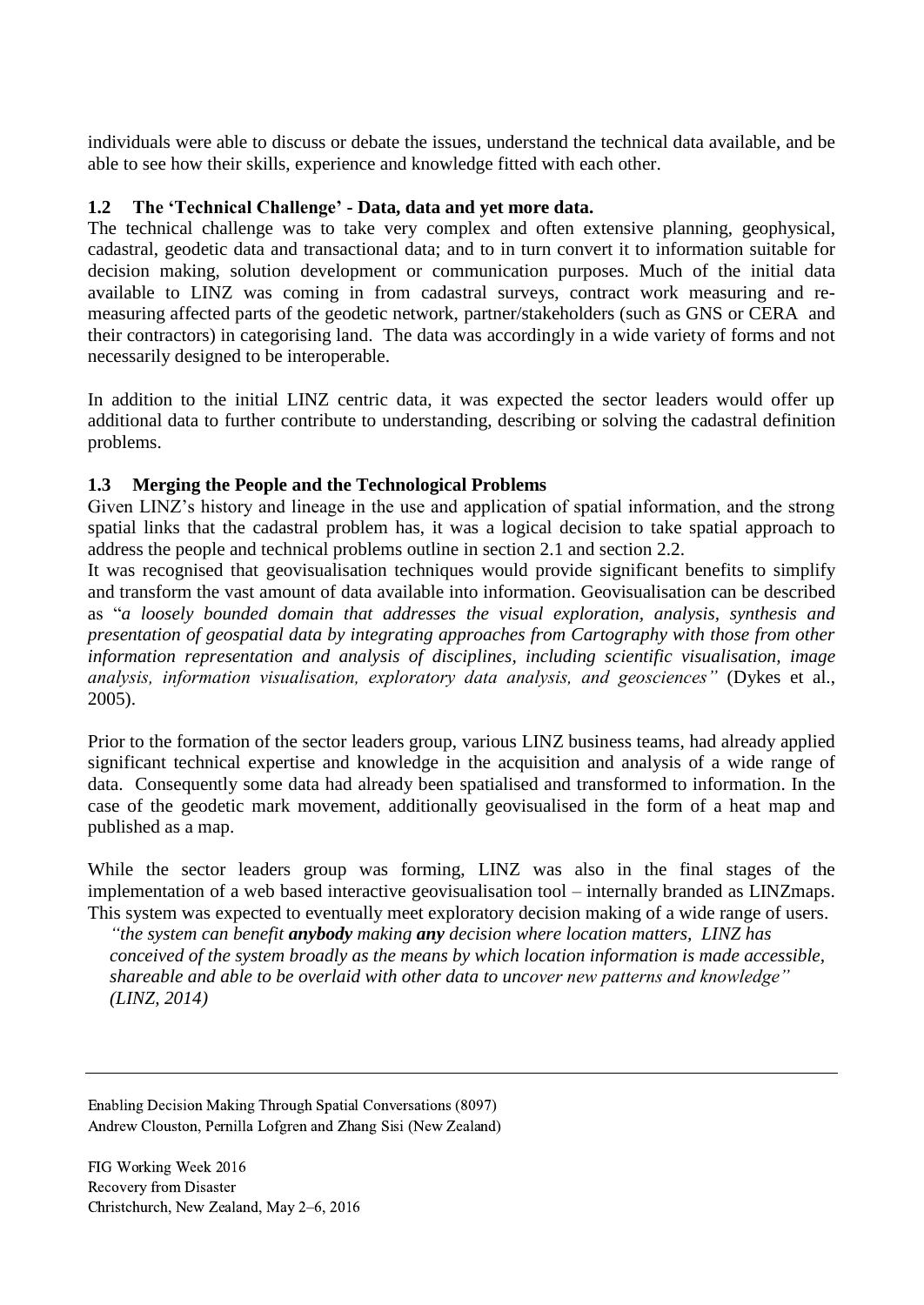Simplicity and ease of use are key attributes of the system, thus enabling people with less sophisticated geospatial skills to explore and understand preconfigured data without the need of heavy desktop installations, expert knowledge and training in the use of traditional GIS tools. So although not complete and unable to produce reports and large paper maps, LINZmaps was seen as a practical solution to help support the sector leaders group.

### **1.4 Decision Making**

#### 1.4.1 Data transformation

Decision making requires data to be transformed firstly into information then knowledge. To get to the decision, information must be first explored for understanding so that the information can be condensed as knowledge. This requires data analysis that must then be analysed and filtered (for spatial data also be rendered) before being presented as known facts (MacEachren and Kraak, 1997, Clouston and de Róiste, 2016). .



**Figure 1 : Role of the geovisualisation tool**

However, greater benefits, are obtained when people are able to share and discuss an issue; when they look at the latest data available, and overlay and discuss that new information; and continue to so as the focus of the discussion changes their understanding and therefore knowledge. This is especially the case where the original data or issue being examined has a geographic component because looking at location data spatially is much more intuitive that reading a text description or viewing a spreadsheet (LINZ, 2014). In other words people can work better together when they can have a spatial conversation.

#### 1.4.2 Spatial Conversations

Spatial conversations are where people view and discuss an item through a geo-visual means. Spatial conversations can be facilitated through the use of geovisualisations including traditional cartographic products such as maps or charts. For this case study the data/information that was loaded and configured into LINZmaps specifically for the benefit of the Sector leaders group.

A spatial conversation though is more than just talking. The quality of that conversation plays a key role. A lecture, where one party is predominately silent is not much of a conversation, but will often precede a conversation as one party attempts to impart information or explain the situation or problem. Therefore good conversations are dependant significant interaction between the participants. It is this interaction that in turn fosters good decision making.

Enabling Decision Making Through Spatial Conversations (8097) Andrew Clouston, Pernilla Lofgren and Zhang Sisi (New Zealand)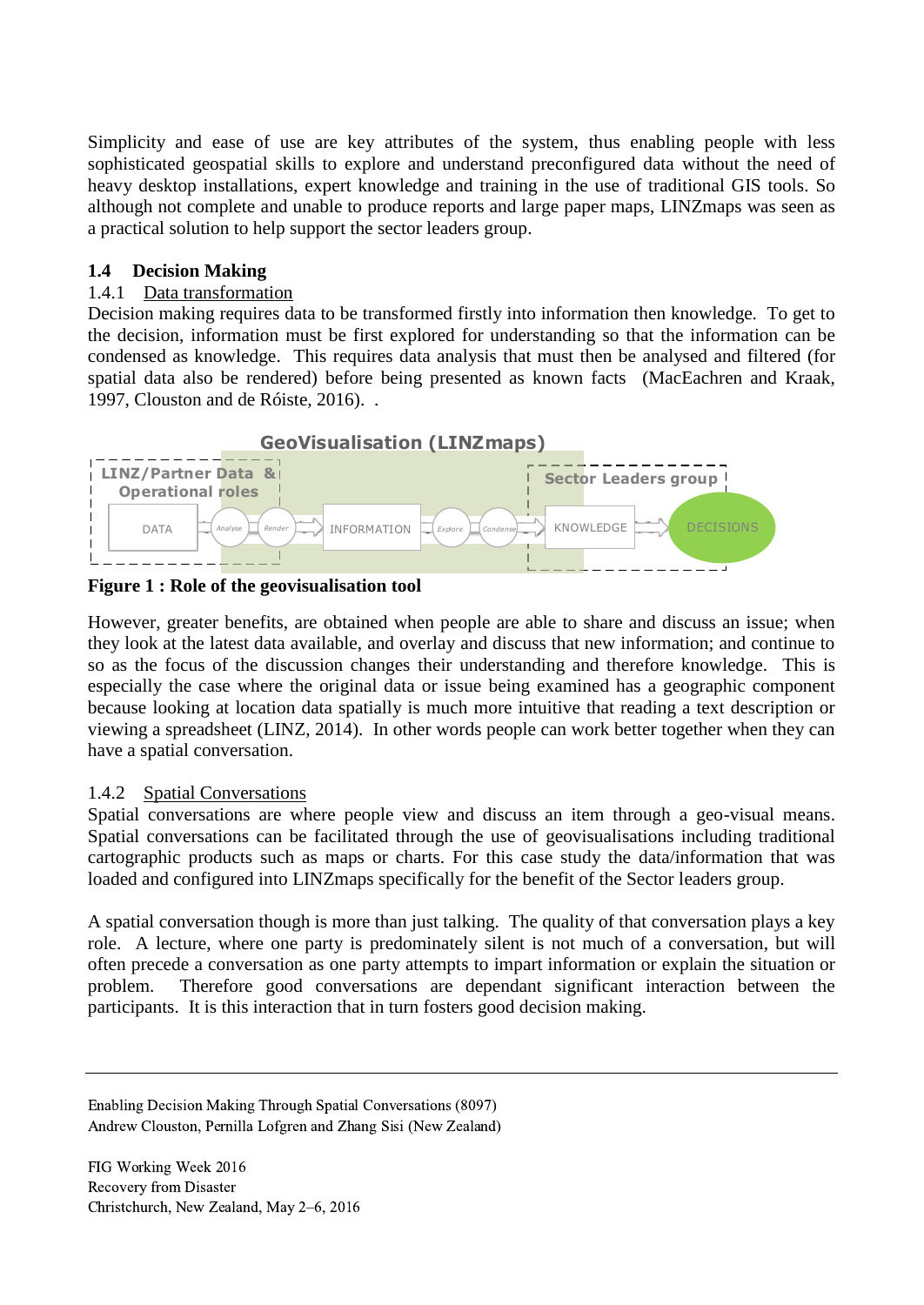### **2 GEOVISUALISATION SUPPORT**

#### **2.1 Spatial conversations needing support**

Spatial conversations are dependent upon the data or information that is available for visualization and how well that information has been presented. Spatial experts can develop and design the content thereby leaving the users of that information to focus on interpretation and enhancing their knowledge. However Clouston and de Róiste, (2016) identify that, "new users can be susceptible to misinterpreting the geovisualization, and making poor decisions because they may not have the necessary spatial cognitive skills. This risk can be minimized by having the spatial or data experts initially guiding the users through the information (Clouston and de Róiste, 2016).

Spatial conversations are equally dependent on the perspectives of individuals and the knowledge that those individuals have. Spatial conversations are further coloured by the decisions or problems that the participants in the conversation are looking to address. Accordingly, there are a wide range of factors and associated combinations of factors which will result in different types of conversations. In the case study revolving around the Canterbury boundaries issue, although the end focus was the Sector leaders group, a range of other users had similar informational needs. In addition, the need to collate and transform the data required additional input from a range of business managers (or officials) and their technical staff from across LINZ, the LINZ Geospatial team and the LINZmaps vendor. These conversations were 'internal' - between LINZ staff, or 'external' – occurring between LINZ staff and the Sector Leaders group and their organisations.

#### 2.1.1 Internal Spatial conversations

- **Business Insight Conversations –**LINZ managers or officials across the department are able to review spatial information as it changes. For example, being able to see where cadastral surveys are occurring and see a categorised view of their purpose. These conversations are primarily focused on strategic issues or business decisions that need to be made.
- **Technical Investigation Conversations** LINZ Technical staff, working with the Geospatial team are able to explore their business data in conjunction with other relevant spatial data to increase productivity and understanding of their data or processes. These conversations are also valuable to determine what additional data is required and how it is best transformed to better support other spatial conversations –especially the non spatial experts.
- **LINZ Business Team Conversations**  LINZ staff are able to share insights and information as it relates to LINZ business through the ability for LINZ business team managers (or officials) and their staff to see and use the same information. These conversations are primarily focused on operational issues and contribute to improved efficiency.

#### 2.1.2 External Spatial conversations

- **Technical Collaboration Conversations** LINZ technical staff collaborate and share information and spatial insights with technical peers working for parteners or stakeholders. These conversations often enable Data collections for shared purposes or data transfer.
- **LINZ Conversations** LINZ managers or officals and their peers (external to LINZ) are able to share insights and information as it relates to LINZ business to help solve stakeholders and customers problems.

Enabling Decision Making Through Spatial Conversations (8097) Andrew Clouston, Pernilla Lofgren and Zhang Sisi (New Zealand)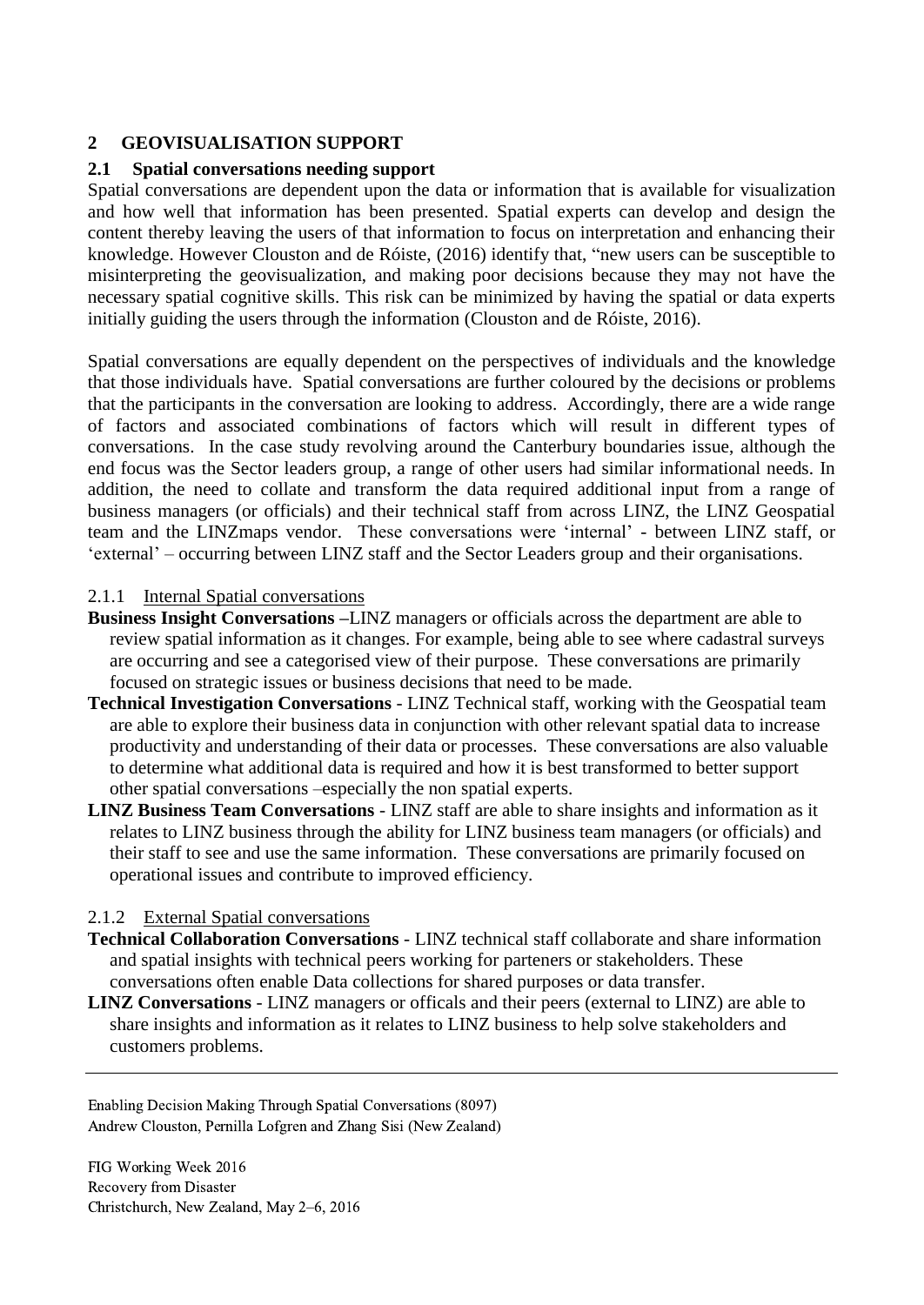**External Support Conversations** – LINZ Geospatial team is able to efficiently provide complex data queries and regular informational visualisations to partners, stakeholders, or customers. The conversations also relate to acquiring and transforming partner/stakeholder data for inclusion in the system to facilitate other spatial conversations.

### **2.2 Building the Geovisualisation**

The primary task in developing the interactive web maps in LINZ maps, for the sector leaders group, was to collate, load and configure the business data that had already been analysed. LINZmaps was designed to extensively use the LINZ data service (LDS) and other public data portals that use open web services such as those specified by the Open geospatial consortium (OGC). The LDS is LINZ's public data portal which provides free and open data to the public and holds more the 40 datasets including data relating to place names, addresses, topography, hydrography and property as well as making available some crown property information and aerial imagery (LINZ, 2015b).

Accordingly, LINZ's core authoritative data required to support the needs of the sector leaders group had already been largely integrated into LINZmaps and was ready to meet the sector leaders group's need. Having LINZmaps already largely prebuild meant that a range of searches designed to help users find specific properties such as address, parcel and title searches already existed and this saved significant time. Additional searches were then built to enable users to visualize the range of cadastral surveys types being received by LINZ The analysis of survey mark movement, and associated heat map, that had been undertaken by the Geodetic team (LINZ, 2015a) was then visually enhanced by applying different symbology at appropriate scales to represent the direction and magnitude of each marks movement. Ground movement data describing the liquefaction and lateral spread that was added to enable comparison and to provide an understanding of the impact on the surface (Tonkin & Taylor, 2012). The styling of this data was modelled on that way it was styled within the Canterbury Geotechnical Database (2012).

The spatial conversations using this information (prior to it being seen by the sector leaders groups) initiated a range of additional data analysis that was subsequently loaded in to LINZmaps. This included the creation of movement contours in 0.2m bands and the creation of an estimate of how many properties lay within each band. A new heat map that enabled the visualistion of relative movement was developed so that relative and absolute movement across Christchurch could be compared.

# **2.3 Exploring the Geovisualisation**

When the sector leaders group first met to discuss the cadastral issue; the interactive map with all its associated groups of layers formed the basis of the contextual briefing to members. The opening map view immediately provided the locational information but quickly high-lighted that although all of Christchurch had moved, it was predominately on the eastern side of Christchurch and the parts the port hills. Phrases like 'out east' then meant something for those not familiar with Christchurch.

Enabling Decision Making Through Spatial Conversations (8097) Andrew Clouston, Pernilla Lofgren and Zhang Sisi (New Zealand)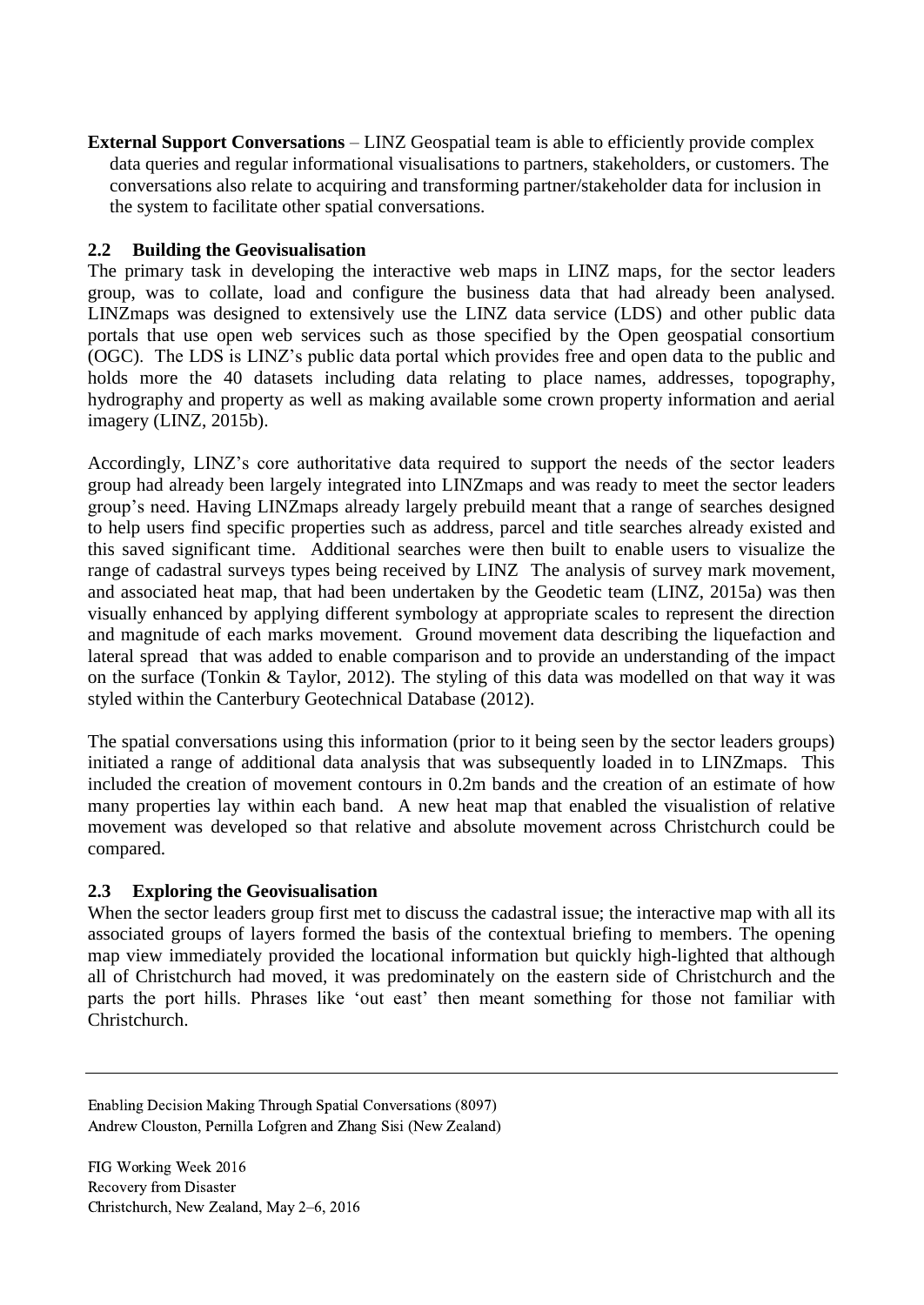

**Figure 2 : Providing Ground movement contextual information in LINZmaps**

Specific issues and examples of different land movement were able to be quickly located and explained. These specific examples and the ability to 'see' the magnitude and direction of movement then made explaining the problem and underlying cadastral surveying requirements easily able to be understood by those without a surveying or geodetic background. The discussion following highlighted the potential need for additional data/information to enable that the sector leader group to explore the potential links between other activity and drivers. For example:

- is there difference in the impact of movement for different planning zones?
- is there a spatial relationship between the types of building consents issued with shallow ground movement?
- What do the relationship between insurance claims, ground movement and the other information made available on the service?

# **3 CONCLUSION**

The timing of emergencies is rarely known or fully anticipated. Subsequent geovisualisation needs can arise rapidly, requiring an equally rapid response. It is important to have a geovisualisation system in place before an emergency so that it is ready to roll out. This means that only minor configuration changes are required to integrate pertinent data as it becomes available. With a Geovisualisation system in place prior to urgent need, it can play a vital role in enabling decision makers and their advisors in their work.

The use of a web based geovisualistion tool, such as LINZmaps, enables large and diverse datasets to be brought together so that decision makers, and their advisors, working alongside each other can all access the same information irrespective of location. Web based geovisualisation can then

Enabling Decision Making Through Spatial Conversations (8097) Andrew Clouston, Pernilla Lofgren and Zhang Sisi (New Zealand)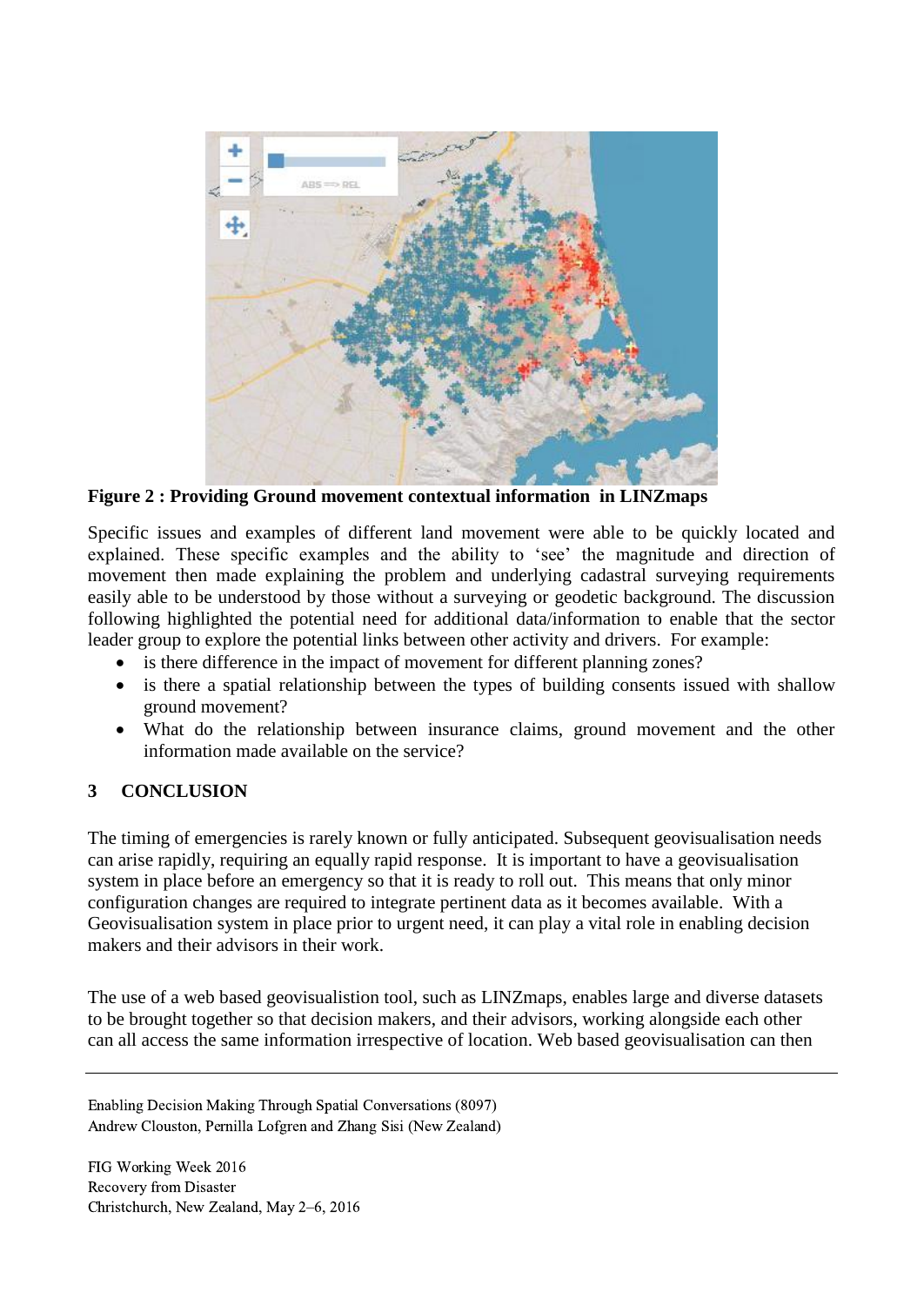facilitate more productive discussions and provide new ways to look at a problem by enabling 'spatial conversations'. These spatial conversations can be held in context; help develop common understanding of problems and issues across a wide range people and ensure that every party can view the same information at the same time, and in the same way - thereby also fulfilling some communication and education needs.

By enabling users to compare and contrast different sets of data or information, and to explore and analyse specific sub elements of geographically based problems, additional questions or issues may be identified which then need to be addressed. Although additional questions might require even more information, it leads to more informed decision making where the context and ramifications of their decisions are more easily understood.

## **4 ACKNOWLEDGMENTS**

The authors would like to thank their colleagues across Land Information New Zealand, and other business and organisations, who in fulfilling their roles as part of the programme of work to address the Canterbury Boundaries, contributed data, knowledge and expertise to enable the geovisualisation aspect of the project.

## **REFERENCES**

- CANTERBURY GEOTECHNICAL DATABASE 2012. Horizontal Ground Movements, Map Layer CGD0700.
- CLOUSTON, A. & DE RÓISTE, M. 2016. Navigating the geovisualization path: A geo-mentor guided journey with new users (Unpublished).
- DYKES, J., MACEACHREN, A. M. & KRAAK, M.-J. 2005. *Exploring geovisualization*, Elsevier.
- GRANT, D., HAANEN, A. & DYER, M. 2014. Cadastre 2034 A 10-20 Year Strategy for developing the cadastral system: Knowing the 'where' of land-related rights. Land Information New Zealand.
- LINZ 2010. Rules for Cadastral Survey (Canterbury Earthquake) 2010 LINZS65001. Land Information New Zealand.
- LINZ 2014. Location Information system Context.
- LINZ. 2015a. *Horizontal Shallow Ground Movement* [Online]. Available: http://www.linz.govt.nz/system/files\_force/media/pages-attachments/Shallow-Ground-Movement-Map.pdf [Accessed 22 Feb 2016].
- LINZ. 2015b. *LINZ data service* [Online]. Available:<http://www.linz.govt.nz/data/linz-data-service> [Accessed 22 Feb 2016].
- LINZ 2015c. Terms of Reference Sector Leaders Group.
- LINZ 2015d. Regulatory Impact Statement Canterbury Property Boundaries Project (redacted). Retrieved from http://www.linz.govt.nz/system/files\_force/media/fileattachments/Regulatory%20Impact%20Statement%20%20-

Enabling Decision Making Through Spatial Conversations (8097) Andrew Clouston, Pernilla Lofgren and Zhang Sisi (New Zealand)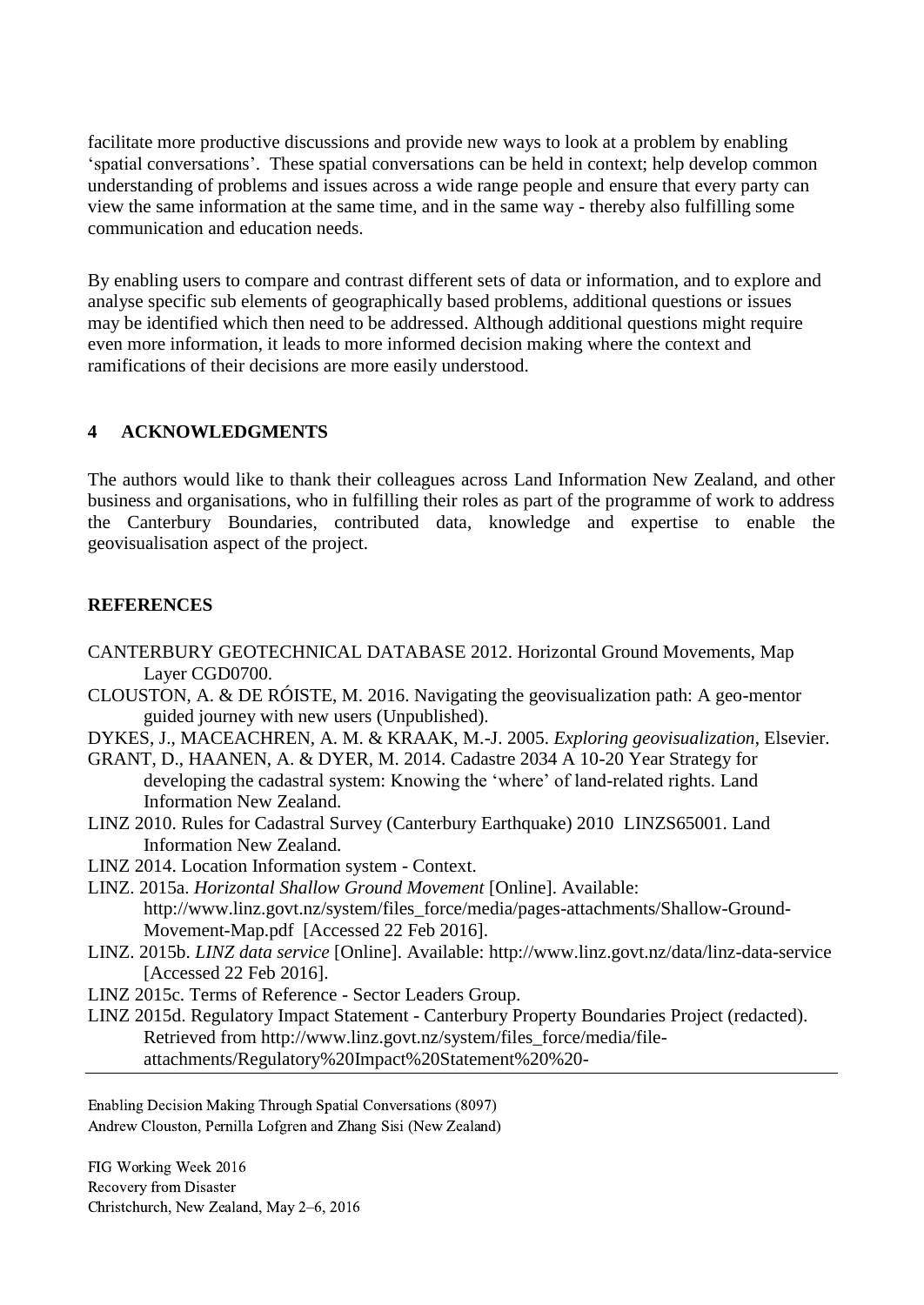%20Canterbury%20Property%20Boundaries%20Policy%20Decisions.pdf?download=1&do wnload=1 [Accessed 22 Feb 2016].

- MACEACHREN, A. M. & KRAAK, M.-J. 1997. Exploratory cartographic visualization: advancing the agenda. *Computers & Geosciences,* 23**,** 335-343.
- MINISTER FOR LAND INFORMATION 2015. [Canterbury Earthquakes Impacts of land](http://www.linz.govt.nz/system/files_force/media/file-attachments/2015%2003%2025%20Canterbury%20Earthquakes_%20Impacts%20of%20land%20movements%20on%20Christchurch%20property%20boundaries%20-%20redacted%20version.pdf?download=1&download=1)  [movements on Christchurch property boundaries.](http://www.linz.govt.nz/system/files_force/media/file-attachments/2015%2003%2025%20Canterbury%20Earthquakes_%20Impacts%20of%20land%20movements%20on%20Christchurch%20property%20boundaries%20-%20redacted%20version.pdf?download=1&download=1) Cabinet paper (redacted).
- ROBERTSON, C., DYER, M. & DONNELLY, N. 2016. Locating property boundaries after shallow land movement – the Canterbury experience (Pre - publication version). FIG working Week. Christchurch.
- TONKIN & TAYLOR 2012. Canterbury Earthquakes 2010 and 2011 Land report as at 29 February 2012.

#### **BIOGRAPHICAL NOTES**

Andrew Clouston is the Geospatial Team Manager at Land Information New Zealand. He is a Registered Professional Surveyor and holds further qualifications and certifications in geographic information. Andrew's primary interest is in advancing the use of geographic information and geovisualisation for the use of non-spatial professionals.

Pernilla Löfgren is a Location Data Analyst in the Topography & Addressing team at Land Information New Zealand. Her main areas of interest include GIS, cartographic visualisation, spatial tool development and environmental protection. Pernilla is also currently on the committee for the NZIS Women in Spatial/Surveying Group.

Sisi Zhang is a Spatial Analyst in the Geospatial team at Land Information New Zealand. Her areas of interest include data analysis, geovisualisation, database administration and urban planning. She is currently undertaking a Masters of Applied Science majoring in GIS.

#### **CONTACTS**

Andrew Clouston Land Information New Zealand Level 7, Radio New Zealand House, 155 The Terrace PO Box 5501, Wellington 6145, New Zealand Tel. +64 4 460 0110 Email: aclouston@linz.govt.nz Web site: [http://www.linz.govt.nz](http://www.linz.govt.nz/)

Pernilla Löfgren Land Information New Zealand Level 7, Radio New Zealand House, 155 The Terrace

Enabling Decision Making Through Spatial Conversations (8097) Andrew Clouston, Pernilla Lofgren and Zhang Sisi (New Zealand)